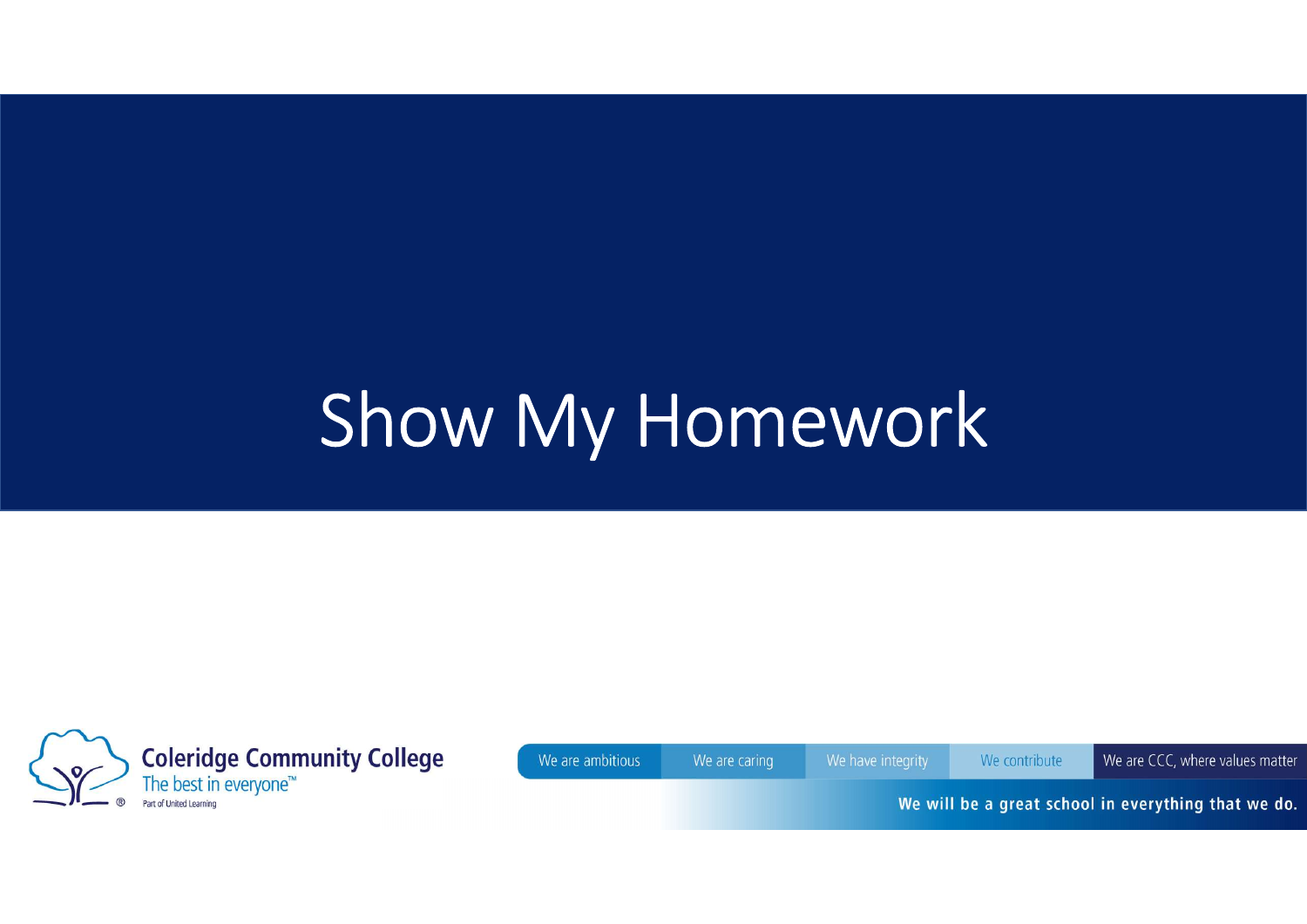## Show My Homework

- All your homework will bet set on Show My Homework.
- You will be able to see what tasks you have been set, when it is due, and access any supporting materials (e.g. PowerPoints from the lesson). ■ All your homework will bet set on Show My Homework.<br>
■ You will be able to see what tasks you have been set, whenecess any supporting materials (e.g. PowerPoints from the secarcity of the same as your Office 365 log in.
- You should check Show My Homework every day to see what homework has been set and when it is due.
- 

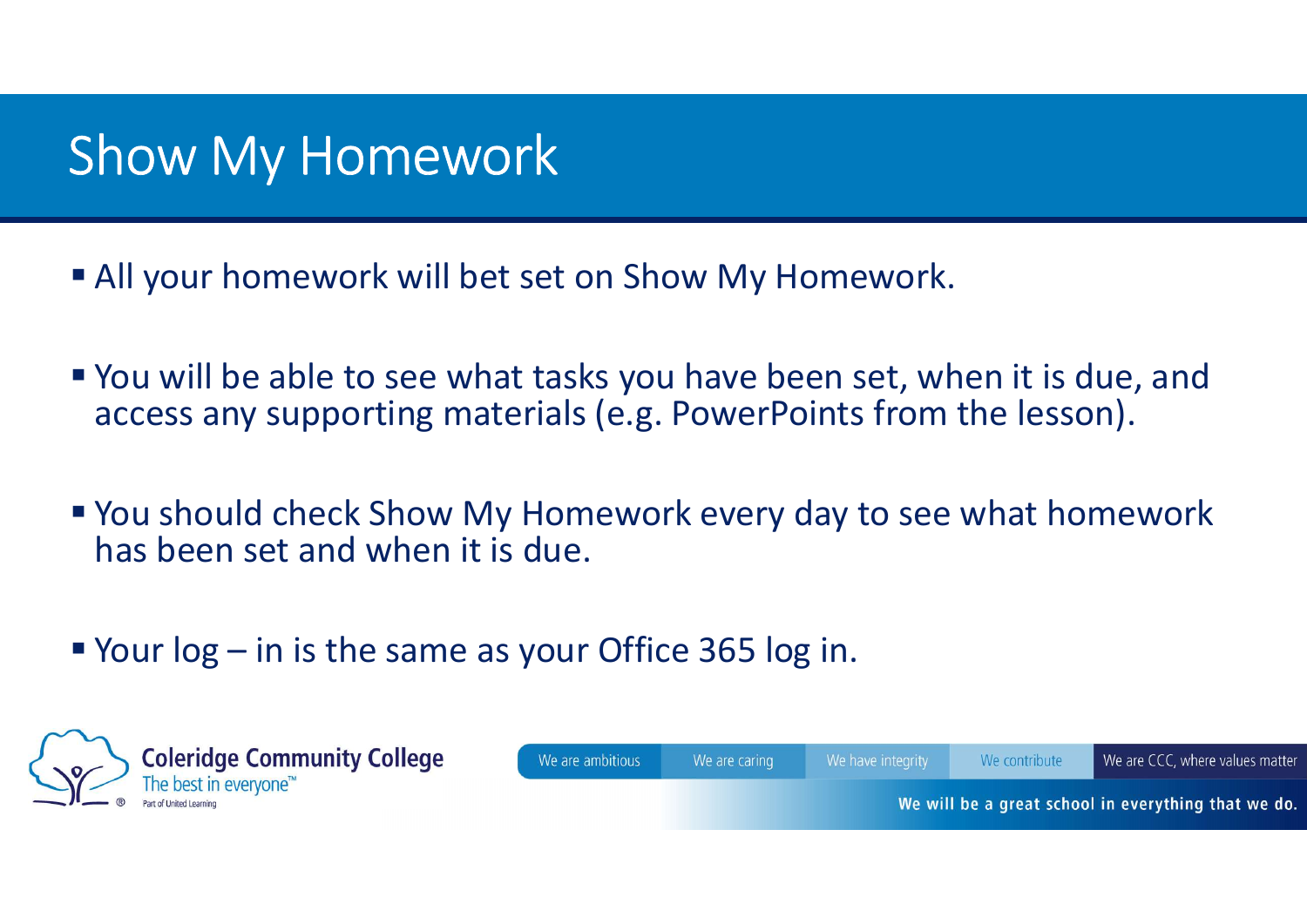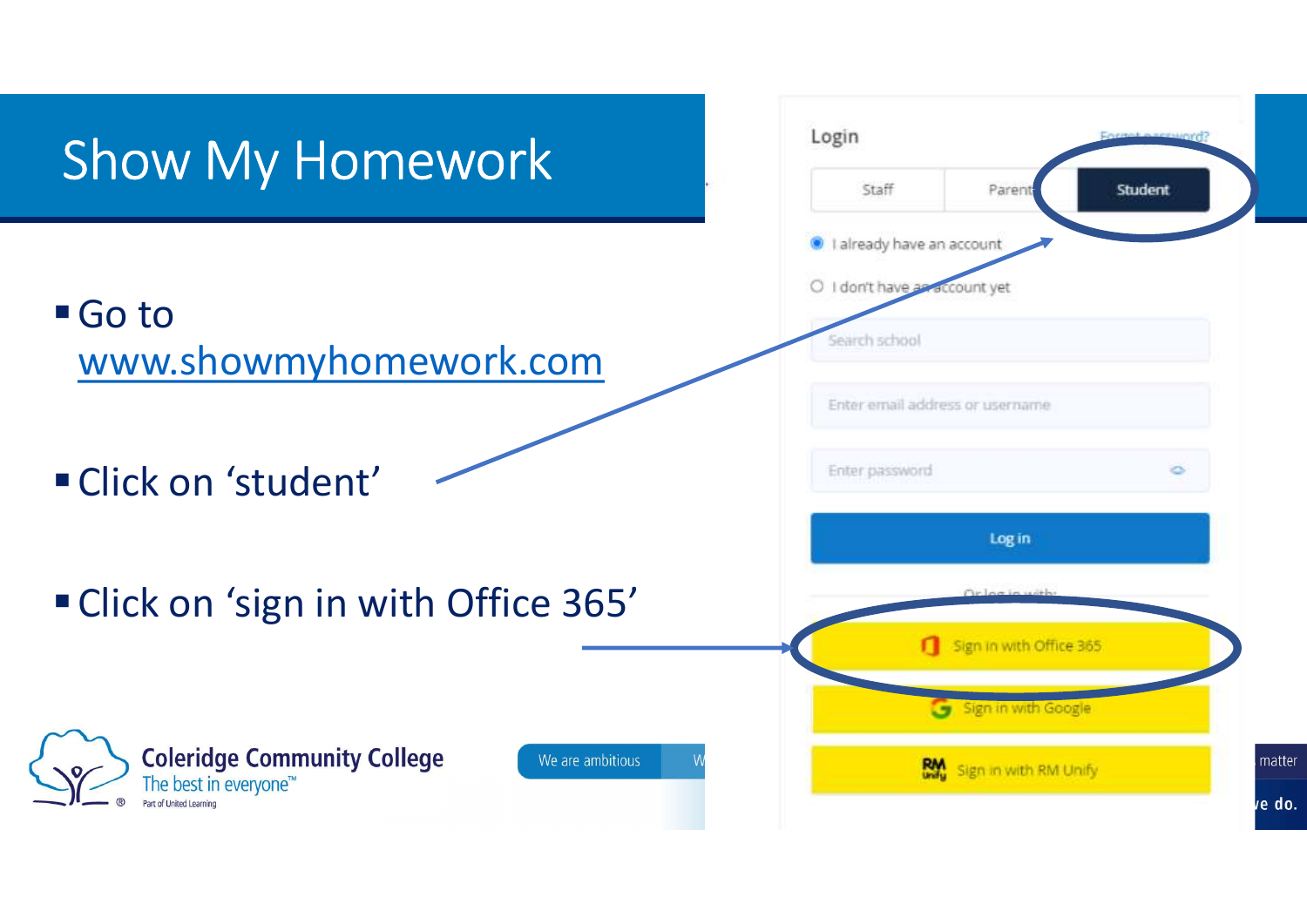#### Show My Homework To Do List

## ■What is the To-do list? | Satchel Help Center (satchelone.com)

Watch the video in the article to understand how to use your 'To Do List' to see what tasks are upcoming and how to organise your work.



We are ambitious We are caring

We have integrity

We contribute

We are CCC, where values matter

We will be a great school in everything that we do.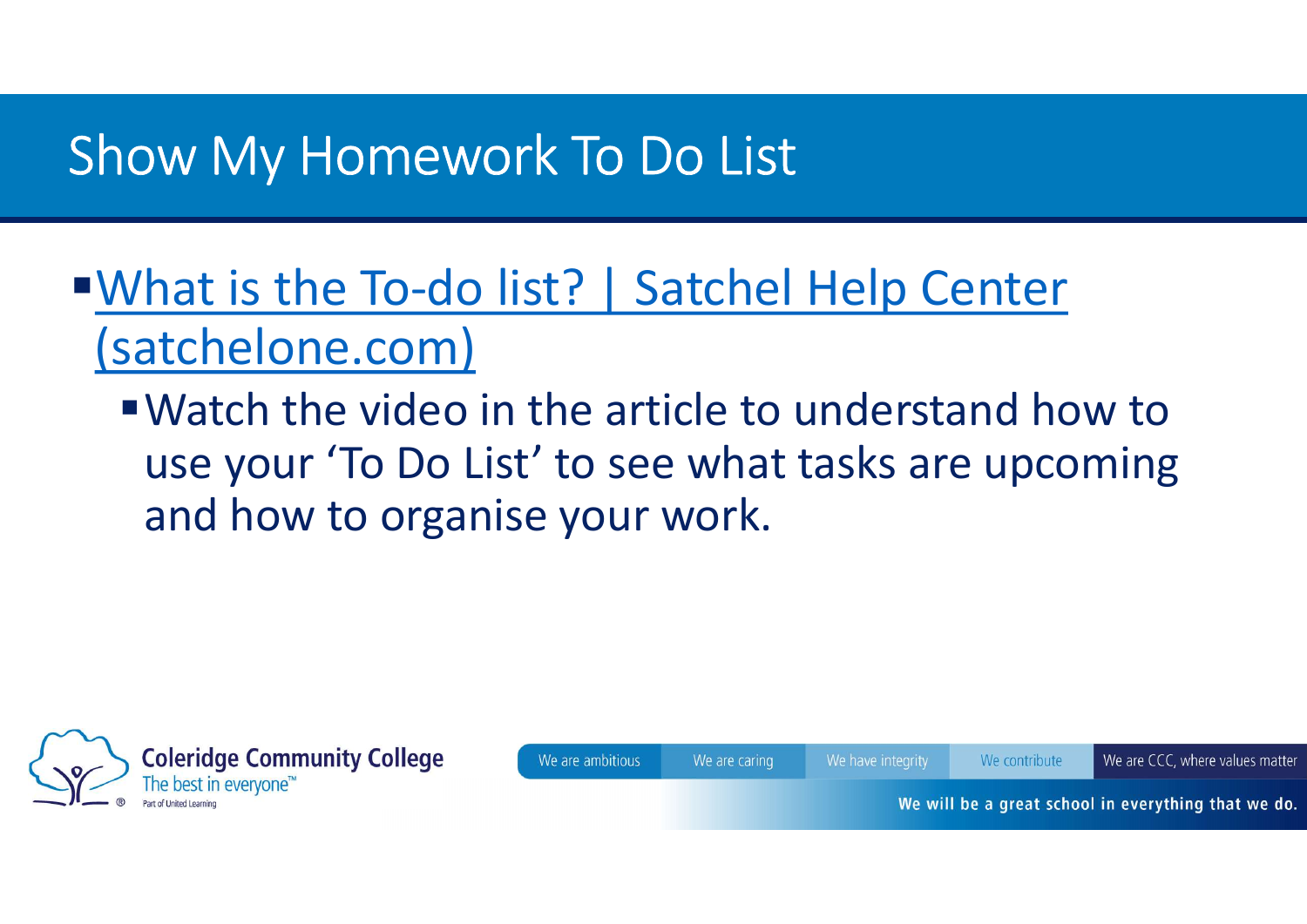# Show My Homework App

- You can also download an app to your phone.
- You can log-in using the same Office 365 details.
- You can set it to send you notifications when homework has been set, and reminders of deadlines.
- If you would like to download<br>the app, you can do so when<br>you are outside of school.

Logging in using the mobile app

The login experience on our mobile app is very similar and requires all of the same information!

Please feel free to download the Satchel One app from the App Store or Google Play Store.